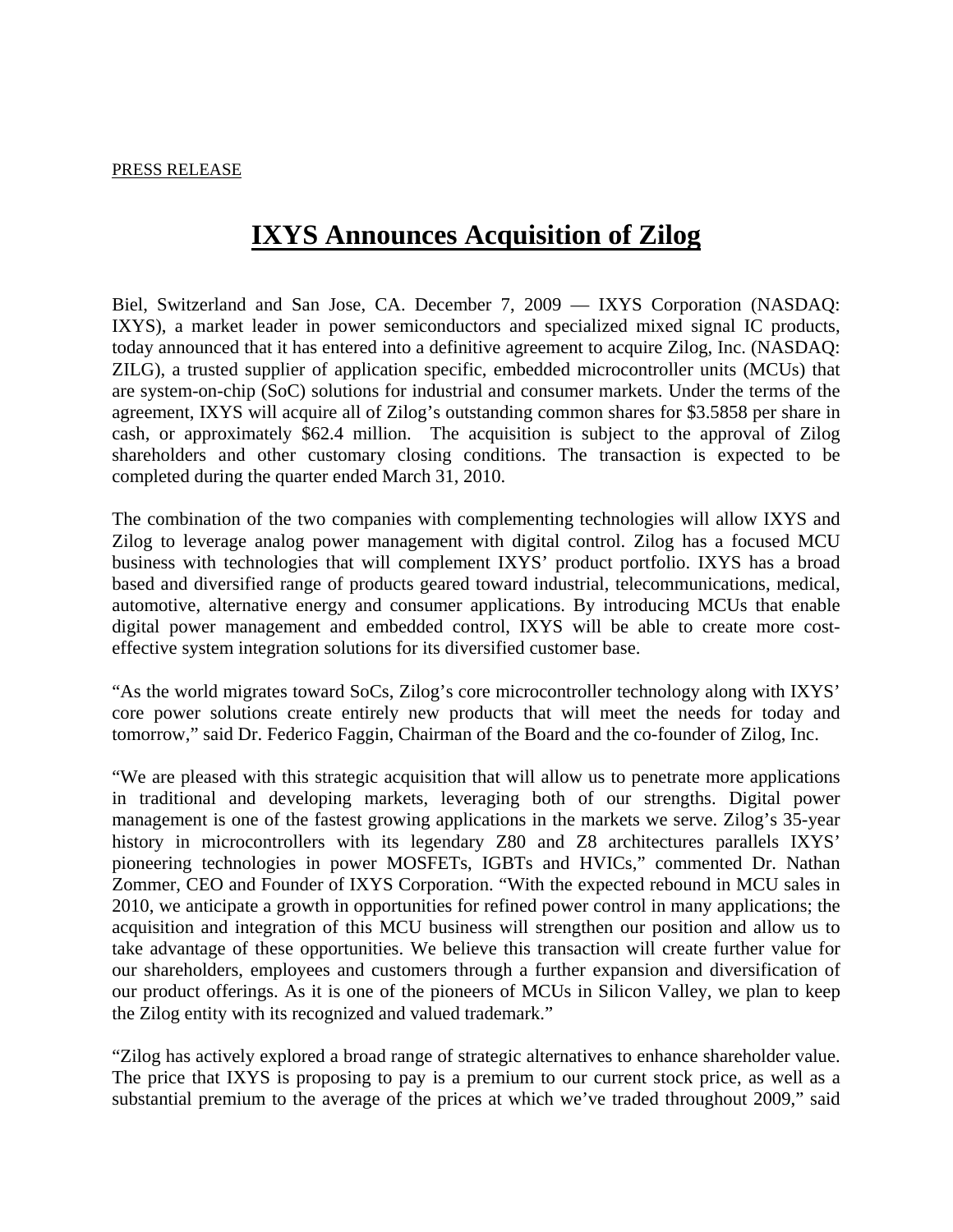Darin Billerbeck, Zilog's president and chief executive officer. "This acquisition brings liquidity to our shareholders, while increasing our financial stability in these continuing uncertain economic times."

IXYS expects to increase its penetration in the automotive electronic and electric market by producing cost-effective integrated product offerings, including the power semiconductors, driver ICs and Zilog MCUs that are essential for automotive controls and driving displays. In IXYS' prime industrial market, IXYS plans to deploy MCUs that are suited for motor control, power control and automation. In the telecommunications and security industries, Zilog's MCUs complement IXYS' ICs, which can be deployed in modems, VOIP, FIOS and automated alarm systems. For the medical market, the Zilog MCU platform complements IXYS' power and IC products in defibrillators, imaging and diagnostics. Additionally, the recently expanded IXYS products for LED lighting and display, which require digital power control, will benefit in the market from the availability of complementary MCUs. MCU product offerings will be expanded to include low-power and sensing technologies for energy management applications, including smart lighting and intrusion detection.

In addition to expanding market opportunities, the acquisition will allow IXYS and Zilog to pool R&D resources, leverage economies of scale, reduce manufacturing costs and streamline and integrate operational and support costs. Over time, the integration is expected to result in improved financial results for the combined organization.

### **About IXYS Corporation**

Since its founding in Silicon Valley, IXYS Corporation has continued to develop advanced technologies including products to conserve and improve energy. These IXYS technologies are well known in the market place to improve power conversion efficiency, generate clean energy, improve automation, and provide advanced products for the transportation, medical and telecommunication industries.

IXYS is a pioneer in the development of power semiconductors and high voltage integrated circuits that are essential to reducing the world's dependence on fossil fuels. Diminishing natural resources, demand for cheap energy and environmental directives for energy efficiency represent a significant challenge. IXYS' power semiconductors and mixed-signal integrated circuits play a vital role in reducing energy costs and consumption by optimizing the energy efficiency of everyday products.

With over 2,000 customers in telecommunications, transportation, industrial, medical and consumer companies, IXYS is a worldwide provider of semiconductors. Additional information may be obtained by visiting IXYS' website at http://www.ixys.com, or by contacting the company directly.

#### **About Zilog, Inc.**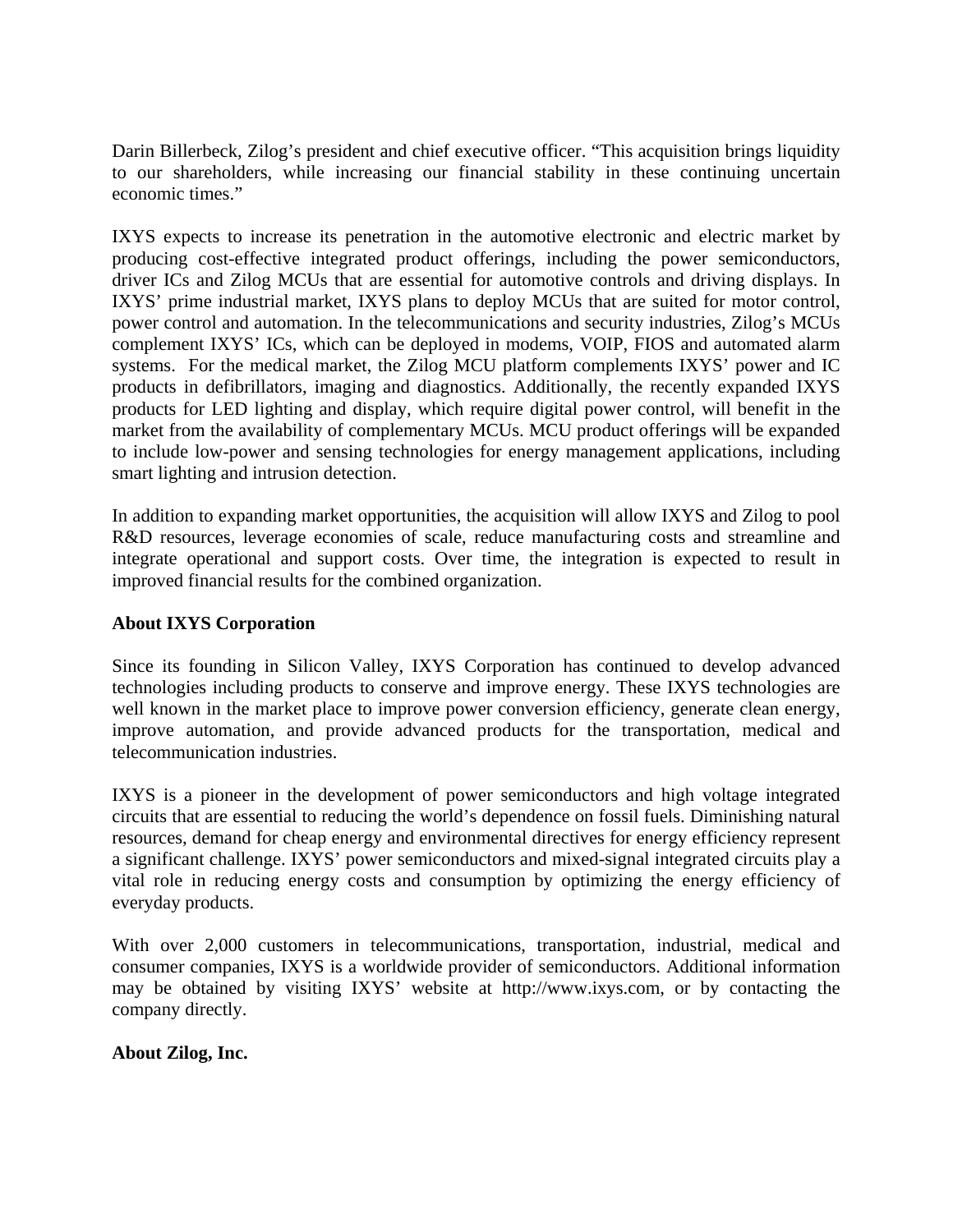Zilog is a trusted supplier of application-specific, embedded system-on-chip solutions for the industrial and consumer markets. From its roots as an award-winning architect in the microprocessor and microcontroller industry, Zilog has evolved its expertise beyond core silicon to include SoCs, single board computers, application specific software stacks and development tools that allow embedded designers quick time to market in areas such as energy management, monitoring and metering and motion detection. For more information, visit http://www.zilog.com,

## **Safe Harbor Statement**

This press release includes forward-looking statements, within the meaning of the Private Securities Litigation Reform Act of 1995, that are subject to risks, uncertainties and other factors, including the risks to both companies that the acquisition of Zilog will not be consummated, as the transaction is subject to certain closing conditions. All statements other than statements of historical fact are statements that could be deemed forward-looking statements, including statements regarding the expected timing of the completion of the transaction; the ability to complete the transaction considering the various closing conditions; any projections of earnings, revenues or other financial items; any statements of the plans, strategies and objectives of management for future operations; any statements regarding product development, product extensions, product integration or product marketing; any statements of expectation or belief; and any statements of assumptions underlying any of the foregoing. In addition, if and when the transaction is consummated, there will be risks and uncertainties related to IXYS' ability to successfully integrate the products and employees of IXYS and Zilog, as well as the ability to ensure continued performance or market growth of Zilog's products. These risks, uncertainties and other factors, and the general risks associated with the respective businesses of IXYS and Zilog described in the reports and other documents filed by each of them with the Securities and Exchange Commission, could cause actual results to differ materially from those referred to in the forward-looking statements. The reader is cautioned not to rely on these forward-looking statements. All forward-looking statements are based on information currently available to IXYS and Zilog and are qualified in their entirety by this cautionary statement. Neither IXYS nor Zilog assumes any obligation to update any such forward-looking statements or other statements included in this press release.

#### **Additional Information about the Transaction and Where to Find It**

In connection with the proposed acquisition, Zilog will file a proxy statement with the SEC. Additionally, IXYS and Zilog will file other relevant materials in connection with the proposed acquisition of Zilog by IXYS pursuant to the terms of an Agreement and Plan of Merger by and among IXYS, Zanzibar Acquisition, Inc., a wholly-owned subsidiary of IXYS, and Zilog. Investors and security holders of Zilog are urged to read the proxy statement and the other relevant materials when they become available before making any voting or investment decision with respect to the proposed acquisition because they will contain important information about the acquisition and the parties to the acquisition.